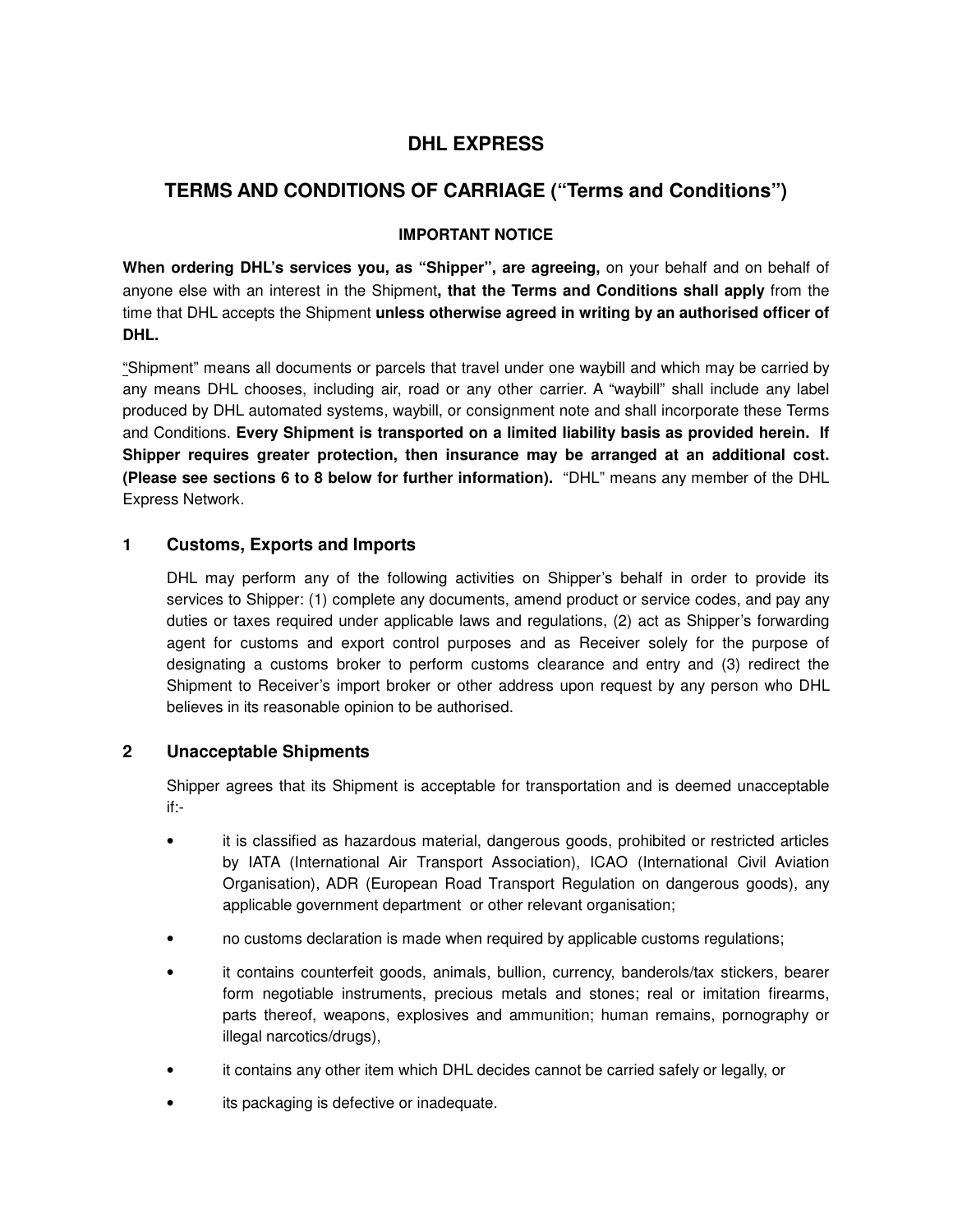## **3 Deliveries and Undeliverables**

Shipments cannot be delivered to PO boxes or postal codes. Shipments are delivered to the Receiver's address given by Shipper (which in the case of mail services shall be deemed to be the first receiving postal service) but not necessarily to the named Receiver personally. Shipments to addresses with a central receiving area will be delivered to that area. If the Shipment is deemed to be unacceptable, or it has been undervalued for customs purposes, or Receiver cannot be reasonably identified or located, or Receiver refuses delivery or to pay for delivery, DHL shall use reasonable efforts to return the Shipment to Shipper at Shipper's cost, failing which the Shipment may be released, disposed of or sold by DHL without incurring any liability whatsoever to Shipper or anyone else, with the proceeds applied against service charges and related administrative costs and the balance of the proceeds of a sale to be returned to Shipper.

#### **4 Inspection**

DHL has the right to open and inspect a Shipment without notice.

### **5 Shipment Charges**

**DHL's Shipment charges are calculated according to the higher of actual or volumetric weight and any Shipment may be re-weighed and re-measured by DHL to confirm this calculation.** Shipper shall pay or reimburse DHL for all Shipment charges, ancillary charges, duties and taxes owed for services provided by DHL or incurred by DHL on Shipper's or Receiver's or any third party's behalf and all claims, damages, fines and expenses incurred if the Shipment is deemed unacceptable for transport as described in Section 2.

## **6 DHL's Liability**

**DHL's liability is strictly limited to direct loss and damage only and to the per kilo/Ib limits in this Section 6. All other types of loss or damage are excluded (including but not limited to lost profits, income, interest, future business), whether such loss or damage is special or indirect, and even if the risk of such loss or damage was brought to DHL's attention before or after acceptance of the Shipment. If a Shipment combines carriage by air, road or other mode of transport, it shall be deemed to have been carried by air. DHL's liability in respect of any one Shipment transported, without prejudice to Sections 7-11, is limited to its actual cash value and shall not exceed:** 

**\$US 25.00/kilogram or \$US 11.34/lb for Shipments transported by air or other nonroad mode of transportation; or** 

**\$US 12.00/kilogram or \$US 5.44 /lb for Shipments transported by road.** 

**Claims are limited to one claim per Shipment settlement of which will be full and final settlement for all loss or damage in connection therewith. If Shipper regards these limits as insufficient it must make a special declaration of value and request insurance as described in Section 8 (Shipment Insurance) or make its own insurance arrangements, failing which Shipper assumes all risks of loss or damage.**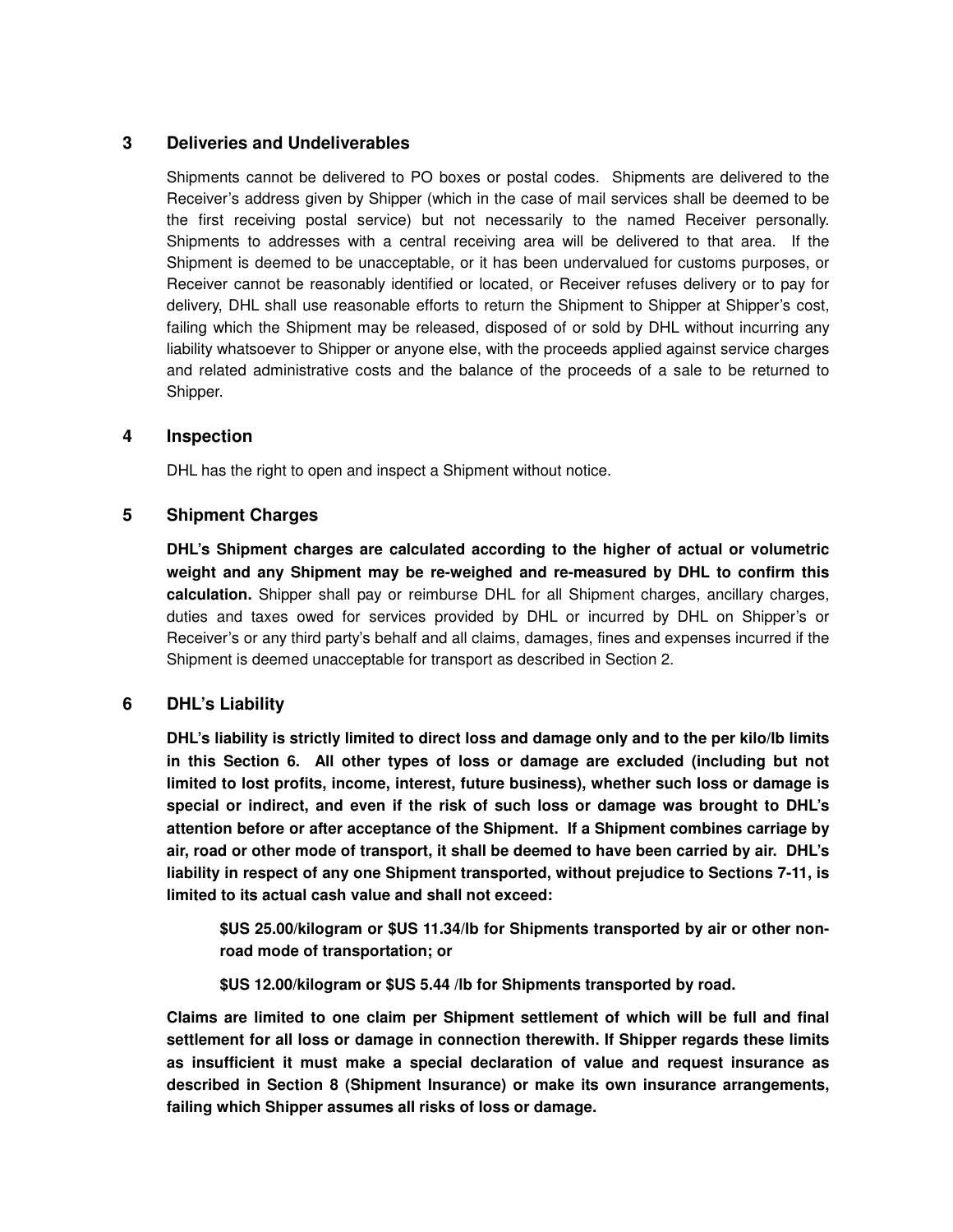### **7 Time Limits for Claims**

**All claims must be submitted in writing to DHL within thirty (30) days from the date that DHL accepted the Shipment, failing which DHL shall have no liability whatsoever.** 

#### **8 Shipment Insurance**<sup>∗</sup>

**DHL can arrange insurance for Shipper covering the actual cash value in respect of loss of or physical damage to the Shipment, provided the Shipper completes the insurance section on the front of the waybill or requests it via DHL's automated systems and pays the applicable premium. Shipment insurance does not cover indirect loss or damage, or loss or damage caused by delays.** 

### **9 Delayed Shipments and Money-Back Guarantee**

**DHL will make every reasonable effort to deliver the Shipment according to DHL's regular delivery schedules, but these schedules are not binding and do not form part of the contract. DHL is not liable for any damages or loss caused by delays.** 

**Certain services have a money-back guarantee which provides for a credit or refund for delay of all or part of the Shipment's transport charges in some cases. The Money-Back Guarantee Terms and Conditions are available on the DHL website (www.dhl.com) or from DHL Customer Service.** 

## **10 Circumstances Beyond DHL's Control**

DHL is not liable for any loss or damage arising out of circumstances beyond DHL's control. These include but are not limited to:- electrical or magnetic damage to, or erasure of, electronic or photographic images, data or recordings; any defect or characteristic related to the nature of the Shipment, even if known to DHL; any act or omission by a person not employed or contracted by DHL - e.g. Shipper, Receiver, third party, customs or other government official; "Force Majeure" - e.g. earthquake, cyclone, storm, flood, fog, war, plane crash or embargo, riot or civil commotion, industrial action.

## **11 International Conventions**

**If the Shipment is transported by air and involves an ultimate destination or stop in a country other than the country of departure, the Montreal Convention, or the Warsaw Convention as applicable, governs. For international road transportation, the Convention for the International Carriage of Goods by Road (CMR) may apply. These conventions limit DHL's liability for loss or damage.** 

#### **12 Shipper's Warranties and Indemnity**

**Shipper shall indemnify and hold DHL harmless for any loss or damage arising out of Shipper's failure to comply with any applicable laws or regulations and for Shipper's breach of the following warranties and representations:-** 

l

<sup>∗</sup> Not available for mail services